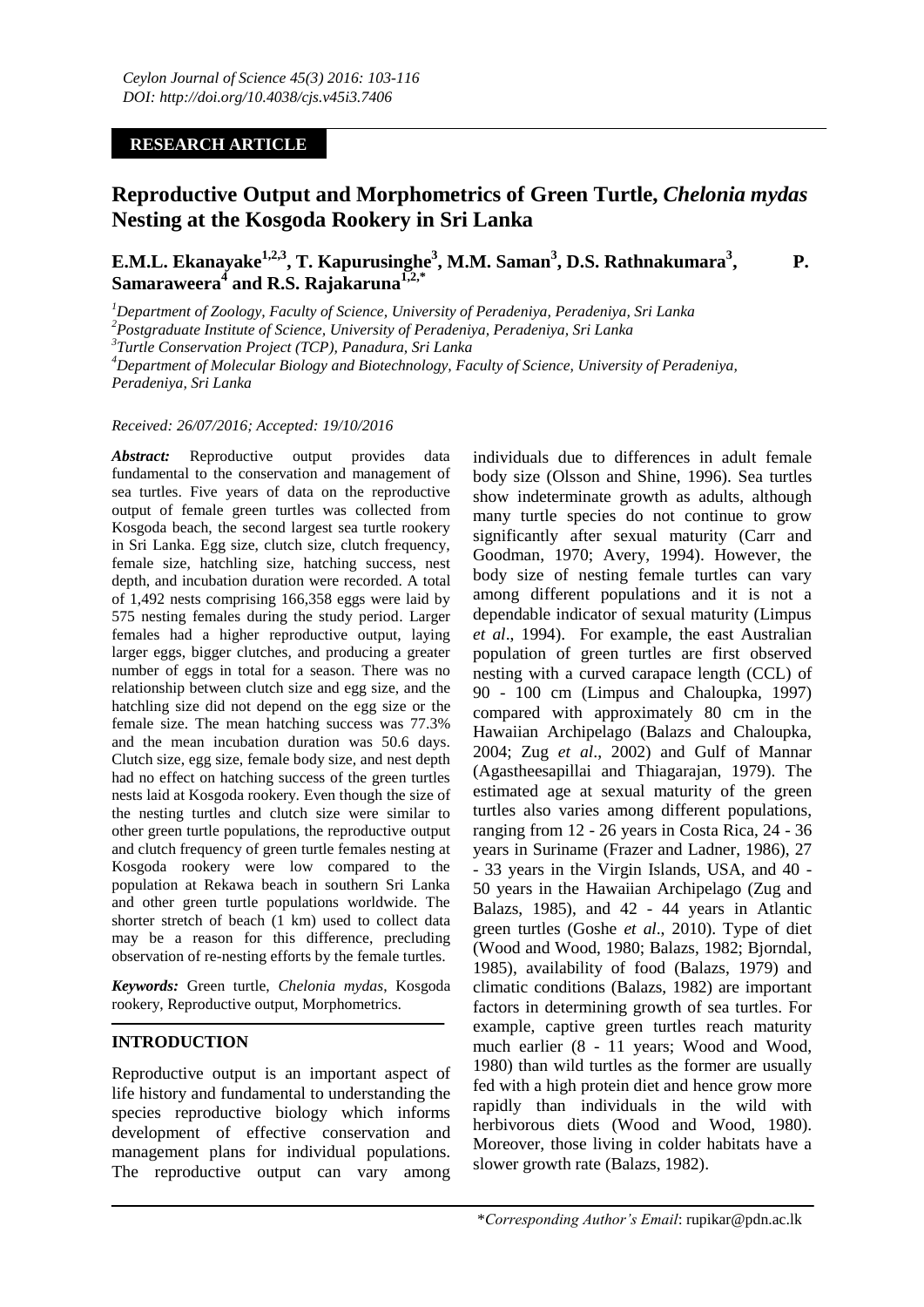The number of eggs laid by a female varies among conspecifics of different sizes (Olsson and Shine, 1996). Several studies reported a positive relationship between the female body size and the clutch size of green turtles (Hirth, 1980; Bjorndal and Carr, 1989; Hirth, 1997; Broderick *et al*., 2003). Moreover, the clutch size significantly increases with the age of the female (Bjorndal and Carr, 1989). Size at maturity of the female affects the lifetime reproductive output of an individual female turtle (Tiwari and Bjorndal, 2000). Females that mature early in their life have a higher reproductive output per season than late maturing individuals (Iverson, 1992). This indicates that the body size of a female may set the upper limit to reproductive output, but Shine (1992) points out that this limit may not be reached if conditions are suboptimal. Resource availability at the foraging ground and inter-annual climate variability directly affect the body size and thereby reproductive output of the green turtles per season (Limpus and Nicholas, 1988; Bjorndal, 1997; Broderick *et al*., 2001).

Sea turtles produce multiple clutches of eggs per nesting season, greatly reducing the likelihood of all eggs being lost because the clutches are temporally and spatially separated (Miller, 1997). The mean number of eggs in a clutch varies among the individuals of the same species (van Buskirk and Crowder, 1994). The number of clutches laid by a female varies considerably from year to year and is dependent on dietary, behavioural and physiological factors (van Buskirk and Crowder, 1994). In green turtles, the number of clutches is independent of female body size (Broderick *et al*., 2003).

Miller (1997) studied green turtle morphometrics and reported that the average size of green turtle eggs is 4.5 cm diameter and weight is 46 g, and there is little variation in the size of the eggs within a species and even less variation within a clutch. Egg size of green turtles is significantly correlated with female body size where larger females produce larger eggs (Bjorndal and Carr, 1989).

Green turtles do not nest annually (Miller, 1997). A recent study by Ekanayake *et al*.

(2010a) described the nesting behavior of green turtles at the Kosgoda rookery, the second largest turtle rookery in Sri Lanka. Female green turtles nesting at the Kosgoda rookery lay one to ten clutches of 24 to 200 eggs every 1.5 to 4 years (Ekanayake *et al*., 2010a). These clutches are laid during a nesting season with an inter-nesting period of seven to 43 days between successive clutches. Even though nesting takes place year round, 66% of nesting at the Kosgoda rookery occurs between February and June, with highest and the lowest number of nests recorded in April and November, respectively (Ekanayake *et al*., 2010b). The present study was carried out to determine the morphometrics and the reproductive output of female green turtles nesting at Kosgoda rookery to better understand the importance of the rookery in context of green turtle populations in the northern Indian Ocean and worldwide.

## **MATERIALS AND METHODS**

## **Study site**

The 4 km stretch of beach at the Kosgoda rookery ( $6^{\circ}33'$  N,  $80^{\circ}02'$  E) in the south-western coast of the island has year-round nesting of five species of sea turtles: green turtle (*Chelonia mydas*), leatherback turtle (*Dermochelys coriacea*), loggerhead turtle (*Caretta caretta*), hawksbill turtle (*Eretmochelys imbricata*) and olive ridley turtle (*Lepidochelys olivacea*; Deraniyagala, 1953). Close to the Colombo - Galle main road, in an area where the human population is  $\sim$ 7,500, the coastline is influenced by a range of anthropogenic factors but beach access within the rookery operated area is limited and, thereby, provides a virtually undisturbed nesting area for sea turtles. The slope of the beach is less than 30º and the tidal amplitude is very low. Most of the beach area comprises fine sand. A 1 km stretch of beach at Kosgoda rookery was selected (Figure 1) for the study as there is large number of nesting occurs throughout the year and the nesting was monitored for 24 h throughout the five year study period from 2003 to 2008.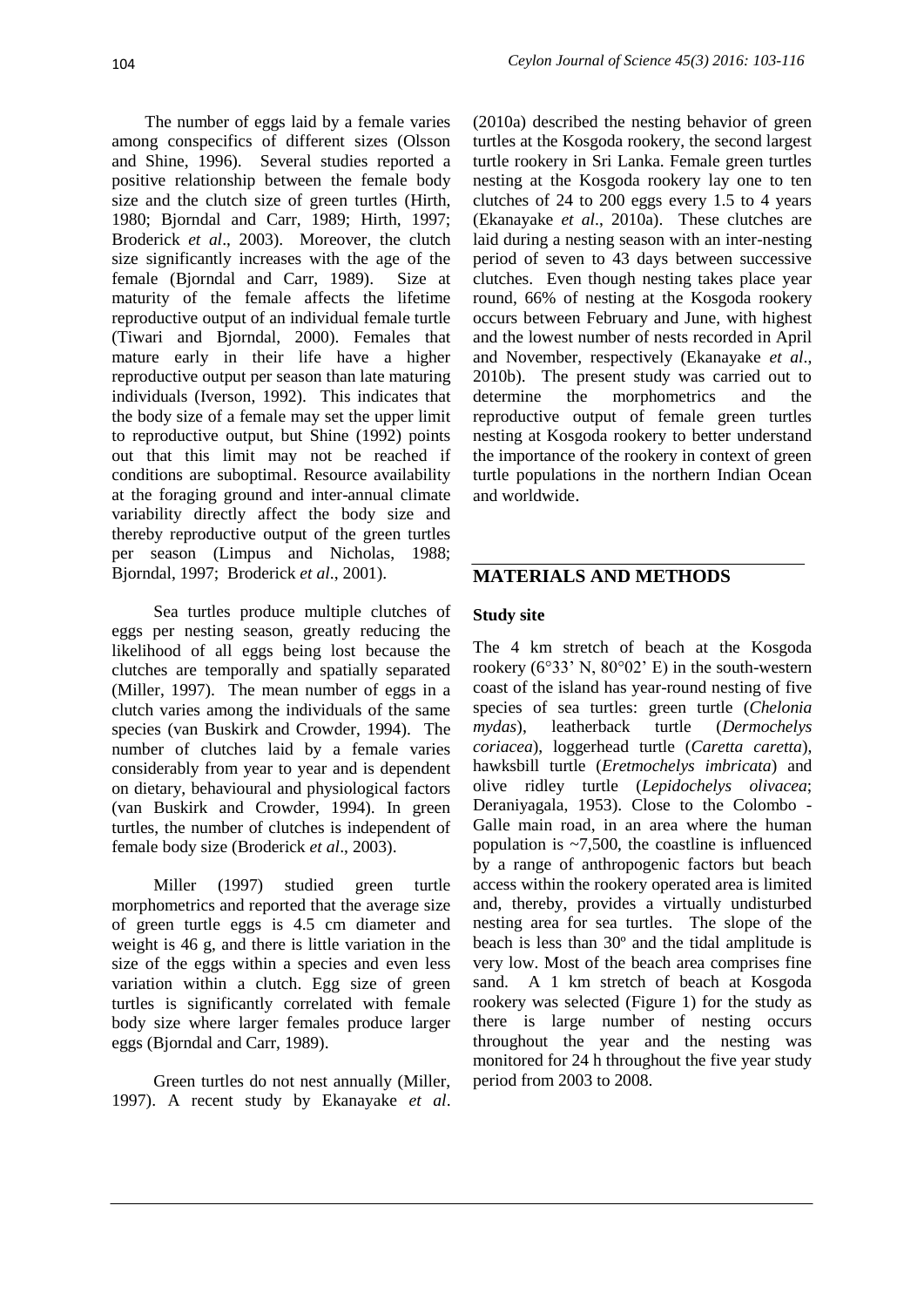

**Figure 1:** Kosgoda nesting beach on the southwest coast of Sri Lanka

### **Data collection**

#### *Eggs, hatchlings and nesting females*

All the eggs laid by a female green turtle were visually counted at the time of oviposition or by excavating the nest after the hatchlings emerged to determine the clutch size. If a female selected an unsuitable place for nesting, the nest was relocated to a safer place on the same beach. Weight and diameter were measured for ten eggs selected randomly while the female was laying. Eggs were cleaned using a soft dry cloth to remove adhering sand and weighed to the nearest 0.1 g using a spring balance. Egg diameter was measured using a plastic vernier caliper, holding the egg by fingers and by pressing a finger gently against the shell to form a dimple as explained in Miller (1999). The maximum and minimum diameter was measured to the nearest 0.1 mm and the average was taken. The eggs removed for measurements were carefully placed back in the nest before the female covered the nest. After the female turtle had left the beach, a steel cable mesh 'nest screen' (measuring  $1 \text{ m}^2$ ) with a mesh size of 5 cm x 5 cm, was placed over the nest. This screen prevented predators from excavating the nest, yet was large enough to allow the emergence of hatchlings. The beach was patrolled for 24 h a day and the nests were guarded until all of the hatchlings emerged.

The curved carapace length (CCL) and curved carapace width (CCW) of nesting females were measured to the nearest 0.1 cm using a 1.5 m flexible measuring tape.The size of emerging hatchlings was measured for *in situ* nests but not for those that were relocated. Ten randomly chosen hatchlings were weighed to the nearest 0.1 g using a spring balance and the straight carapace length (SCL) and the straight carapace width (SCW) were measured to the nearest 0.1 mm using plastic vernier calipers.

## *Incubation duration, hatching success and nest depth*

The incubation duration was determined by counting the number of days from oviposition to the date when the first hatchling emerged from the nest. The nest was excavated five days after the first hatchling emergence. Any live hatchlings remained in the nest were counted and released to the sea. Dead hatchlings, eggshells and unhatched eggs were removed from the nest and counted to calculate the hatching and emergence success according to Miller (1999) as follows:

$$
Hatching Success = \frac{No.of egg shells}{No.of egg shells + unhatched eggs}
$$

 hatchling % in the nest Emergence Success = Hatching success- Live  $&$  dead

The unhatched eggs were opened to determine the development stage of the embryo. Embryos were categorised as 'early' (embryos less than 1 cm diameter), 'mid' (embryos 1 cm to 3 cm, with big yolk sack) and 'late' development (completely developed embryo). Undeveloped eggs without an embryo or egg yolk were also counted. Rotten eggs were recorded as 'unknown' because their developmental stages could not be identified. The percentage of hatched and unhatched eggs and dead hatchlings inside the nest were calculated as proportions of the total number of eggs. The nest depth was measured as the distance from the surface of the nest to the bottom of the nest when the nest was excavated and the contents were removed. Data on incubation and hatchling morphometrics were collected only for the first three years of the study period from 2003-2006. Data from the relocated nests were not considered to determine the reproductive output of females.

#### **Data analysis**

The total number of the eggs in all of the clutches laid by an individual turtle within a single nesting season was denoted as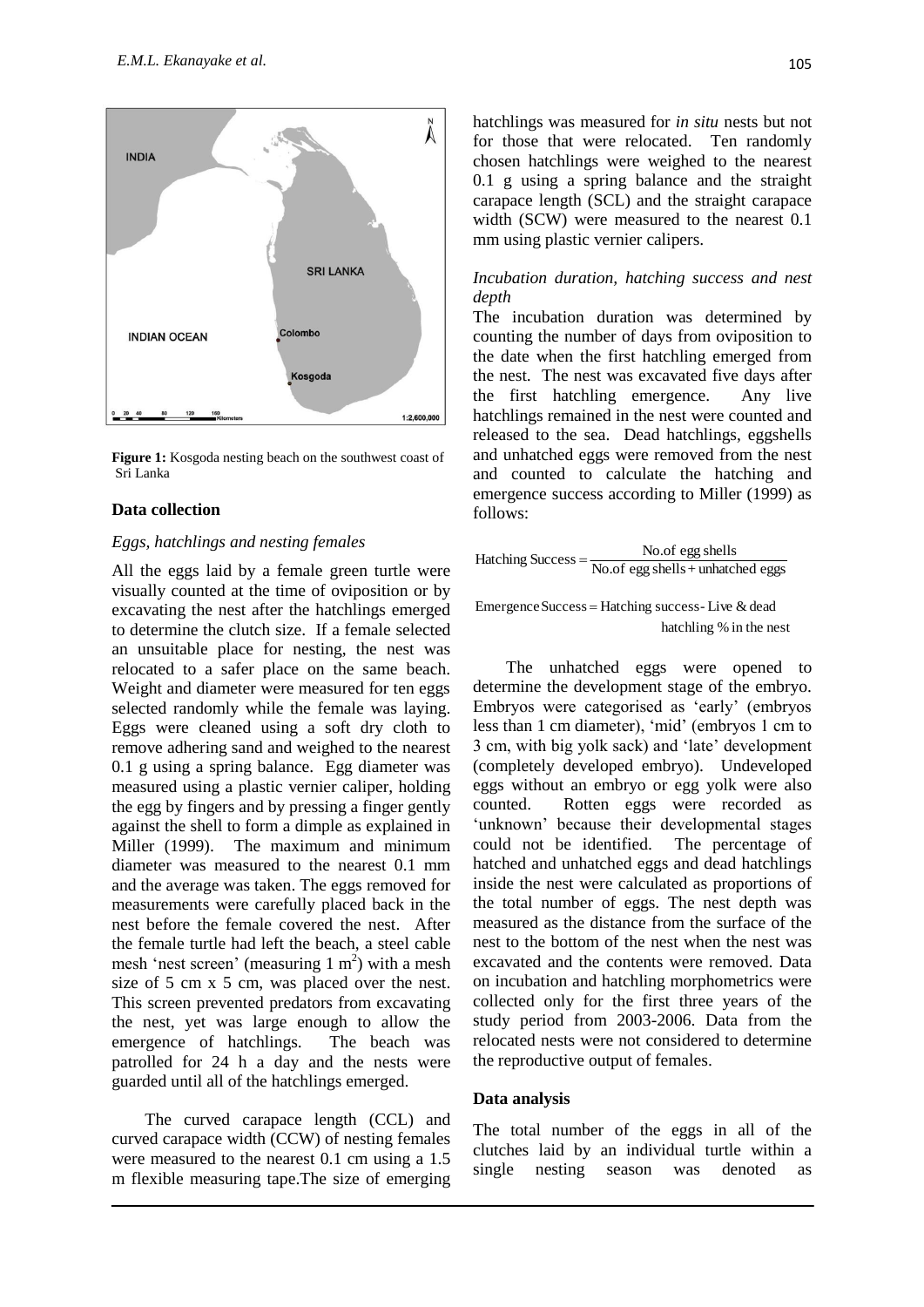reproductive output per season. The correlation between adult female body size (measured as CCL) and reproductive output per season, egg count per nest (clutch size), clutch frequency (number of clutches per season), egg size (egg diameter and egg weight), and hatchling size were analysed individually using a linear regression. All the data sets were checked for the normality and the outliers were removed before analysis. Significance of the associations between female body size and clutch size, number of clutches, egg size, hatchling body size (SCL) and total number of eggs laid during the season were also determined using a linear regression. The associations between clutch size, egg size, number of clutches, hatchling size, and total number of eggs were again analysed using a linear regression. Effect of nest depth on the hatching success was analysed using a polynomial regression. Data analyses was carried out using Minitab version 14.

## **RESULTS**

## **Eggs**

A total of 166,358 eggs in 1,492 nests were recorded along the 1 km study site at the Kosgoda rookery for the five year study period (Table 1). The mean number of eggs per nest (clutch size) was  $113.7 \pm 1.58$  (Table 1) with a range of 24 to 209 eggs per clutch (Table 2). The minimum number of eggs (24) was recorded from a female which was disturbed while laying eggs and never returned to nest at the same stretch of beach during that nesting season. The highest number of eggs laid by an individual female in a single season was 1,249 eggs, which were laid in nine nests during a five month period from October 2005 to February 2006. The mean number of eggs laid by a green turtle per season was  $289.3 \pm 185.5$  (Table 1). The mean weight and diameter of eggs laid by green turtles at Kosgoda rookery were 46.5 **±** 6.3g and  $41.8 \pm 2.1$  mm, respectively (Table 2). The mean number of clutches deposited by a nesting female during a nesting season was  $2.17 \pm 1.58$  (Table 1).

## **Females**

A total of 575 females nested during the study period, with 157 as the highest nesting population during 2005 and 2006 and 87 turtles as the lowest nesting population in the subsequent nesting season (Table 1). Morphometric measurements were taken from418 females (Table 3).The mean CCL for the green turtle population nesting at the Kosgoda rookery was  $105.0 \pm 5.9$  cm and mean CCW was 94.7± 6.2 cm (Table 3).

**Table 1:** Reproductive output measured as the number of eggs, number of clutches, number of eggs per female and the clutch frequency for green turtles nesting at Kosgoda rookery.

| Year         | <b>Total</b><br>no. of<br><b>females</b> | Total no.<br>of eggs | Total no.<br>of clutches | Mean no. of<br>eggs per<br>female | Mean no. clutches<br>$\pm$ SD/season | Range    |
|--------------|------------------------------------------|----------------------|--------------------------|-----------------------------------|--------------------------------------|----------|
| 2003-2004    | 108                                      | 32,558               | 292                      | 301.5                             | $2.28 \pm 1.75$                      | $1 - 10$ |
| 2004-2005    | 113                                      | 32.112               | 288                      | 284.2                             | $2.01 \pm 1.35$                      | $1 - 7$  |
| 2005-2006    | 157                                      | 44,600               | 400                      | 284.1                             | $2.33 + 1.74$                        | $1 - 8$  |
| 2006-2007    | 87                                       | 23,303               | 209                      | 267.9                             | $1.90 \pm 1.26$                      | $1 - 7$  |
| 2007-2008    | 110                                      | 33,785               | 303                      | 307.1                             | $2.19 \pm 1.59$                      | $1-9$    |
| <b>Total</b> | 575                                      | 166,358              | 1,492                    | $289.3 \pm 185.5$                 | $2.17 \pm 1.58$                      | $1 - 10$ |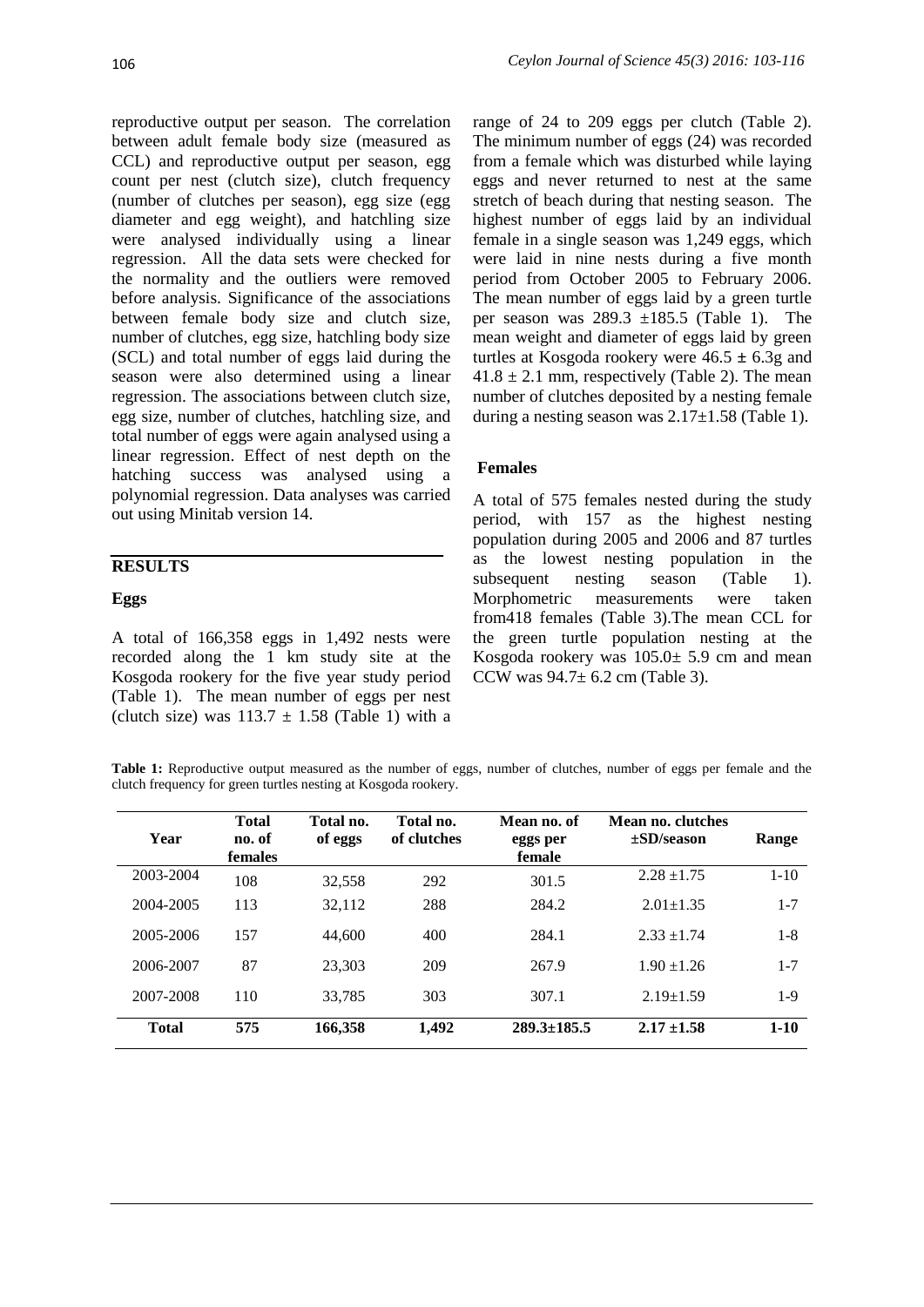| Year         | Mean clutch size $\pm SD$ | Mean weight $\pm$ SD/g | Mean diameter $\pm$  |
|--------------|---------------------------|------------------------|----------------------|
|              | (range; n)                | (range; n)             | $SD/mm$ (range; n)   |
| 2003-2004    | $13.8 \pm 31.2$           | $41.8 \pm 4.3$         | $42.1 \pm 2.5$       |
|              | $(27-200; 209)$           | $(28.5 - 50.4; 271)$   | $(10.7 - 50.7; 271)$ |
| 2004-2005    | $108.4 \pm 29.6$          | $46.1 \pm 5.0$         | $42.0 \pm 1.9$       |
|              | $(31-170; 200)$           | $(30.0 - 60.9; 248)$   | $(35.3 - 51.5; 248)$ |
| 2005-2006    | $118.1 \pm 29.0$          | $45.5 \pm 6.3$         | $41.9 \pm 1.9$       |
|              | $(29-209; 267)$           | $(33.3-64.2; 366)$     | $(31.9-48.9; 366)$   |
| 2006-2007    | $112.0 \pm 32.3$          | $46.5 \pm 4.0$         | $41.9 \pm 1.2$       |
|              | $(24-164; 129)$           | $(36.4 - 59.6; 164)$   | $(38.7 - 47.7; 164)$ |
| 2007-2008    | $111.8 \pm 29.9$          | $52.2 \pm 5.8$         | $41.0 \pm 2.1$       |
|              | (28-195; 277)             | $(30.1 - 71.0; 291)$   | $(30.7 - 47.3; 291)$ |
| <b>Total</b> | $113.7 \pm 27.3$          | $46.5 \pm 6.3$         | $41.8 \pm 2.1$       |

**Table 2:** Mean clutch size, egg weight and egg diameter for green turtles nesting at Kosgoda rookery.

 $SD = Standard Deviation; n=number of cl~~uches or eggs~~$ 

**Table 3:** Size (measured as CCL and CCW) of the green turtle nesting at Kosgoda rookery.

| Year          | No. of females<br>measured | Mean $CCL \pm SD/cm$<br>(range) | Mean $CCW \pm SD$<br>(range)/cm |
|---------------|----------------------------|---------------------------------|---------------------------------|
| 2003 - 2004   | 74                         | $104.9 \pm 6.6$ (94.0-120.2)    | $95.0 \pm 7.2$ (83.6-114.0)     |
| $2004 - 2005$ | 100                        | $104.3 \pm 5.8$ (87.5-117.7)    | $94.6 \pm 5.6$ (80.2-107.5)     |
| $2005 - 2006$ | 112                        | $105.6 \pm 5.9$ (91.5-118.7)    | $95.1 \pm 5.4$ (83.5-108.0)     |
| $2006 - 2007$ | 48                         | $106.2 \pm 6.0$ (94.3-117.2)    | $95.0 \pm 7.2$ (79.2-109.7)     |
| $2007 - 2008$ | 84                         | $103.8 \pm 5.2$ (85.9-115.0)    | $94.0 \pm 5.4$ (77.3-109.3)     |
| <b>Total</b>  | 418                        | $105.0 \pm 5.9$ (85.9-120.2)    | $94.7 \pm 6.2$ (77.3-114.0)     |

 $CCL = Curved Carapace Length, CCW = Curved Carapace Width, SD = Standard Deviation$ 

#### **Female size and reproductive output**

Larger females had a higher reproductive output, laying larger clutches and larger eggs and producing higher number of eggs in total during a nesting season. A highly significant correlation was observed between female size (CCL) and mean clutch size (Linear regression;  $R^2 = 0.108$ ,  $p$ < 0.001, Figure 2a), the total number of eggs per season (Linear regression;  $R^2 = 0.010$ ,  $p =$ 0.038, Figure 2b), mean egg diameter (Linear regression;  $R^2 = 0.030$ ,  $p < 0.001$ , Figure 2c), and mean egg weight (Linear regression;  $R^2 = 0.044$ ,  $p < 0.001$ , Figure 2d). However, there was no relationship between female size and the number of clutches per season (clutch frequency; Linear regression;  $\mathbf{\bar{R}}^2 = 0.001$ ,  $p = 0.438$ , Figure 2e). The size of the adult female was not association with hatchling size (Linear regression;  $R^2$  = 0.094,  $p = 0.188$ , Figure 2f).

#### **Incubation duration and hatchlings**

The mean incubation duration for green turtle nests at the Kosgoda was  $50.6 \pm 3.6$  days (range 43-68 days; Table 4). Mean hatchling weight was  $24.6 \pm 3.5$  g (range 18.9 - 39.6); mean hatchling SCL and SCW were  $46.5 \pm 2.8$  mm (range  $36.8 - 51.4$ ) and  $36.6 \pm 2.9$  mm (range 32.3 - 46.8), respectively (Table 4). Although larger females laid larger eggs, the female CCL was not associated with hatchling length (Linear regression;  $R^2 = 0.094$ ,  $p = 0.188$ , Figure 2f). Moreover, there was no significant relationship between the clutch size and egg diameter (Linear regression;  $R^2 = 0.008$ ,  $p = 0.055$ , Figure 3a). Similarly, hatchling size was not associated with egg size (Linear regression;  $R^2 = 0.004$ ,  $p =$ 0.388, Figure 3b).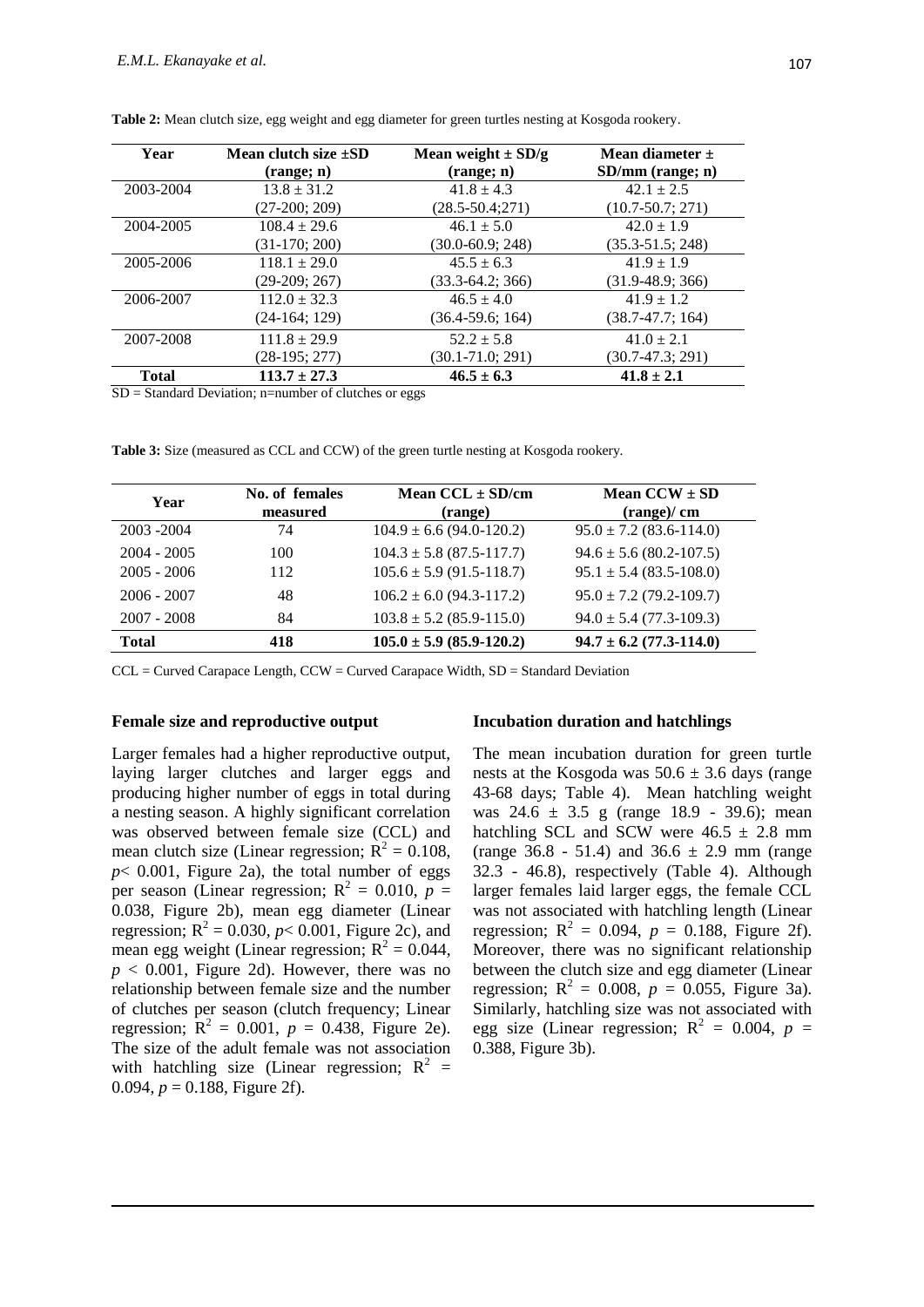

**Figure 2**: Relationship of female body size (measured as curved carapace length, CCL) with reproductive output parameters and morphometrics: clutch size, total number of eggs laid per season, egg diameter, egg weight and clutch frequency and hatchling size for the green turtle population nesting at Kosgoda rookery.

#### **Hatching success, emergence success and nest depth**

The mean hatching success of 526 clutches of green turtles nests at the Kosgoda turtle rookery was  $77.3\%$  (SD  $\pm$  22.2), with 22.7% of eggs being non-viable, including the eggs that died at early, mid or late stage of development or undeveloped eggs or dead eggs that were difficult to categorize because they were rotten (Table 5; Figure 4). Of these non-viable eggs, most of them (10.0%) were at an unknown stage of development and/or rotten eggs, and some were undeveloped eggs (7.3%) with no sign of embryonic development (Figure 4). A small percentage of live hatchlings (1.8%) was trapped in the nests and dead hatchlings (1.2%) were also found inside the nest. The emergence success of hatchlings from green turtle nests at Kosgoda rookery was 74.3%. The hatching success and emergence success for each year are given in the Table 4. The mean nest depth of 482 green turtle nests was 72.9 cm (SD  $\pm$  11.88, range 30 cm-114 cm; Table 4).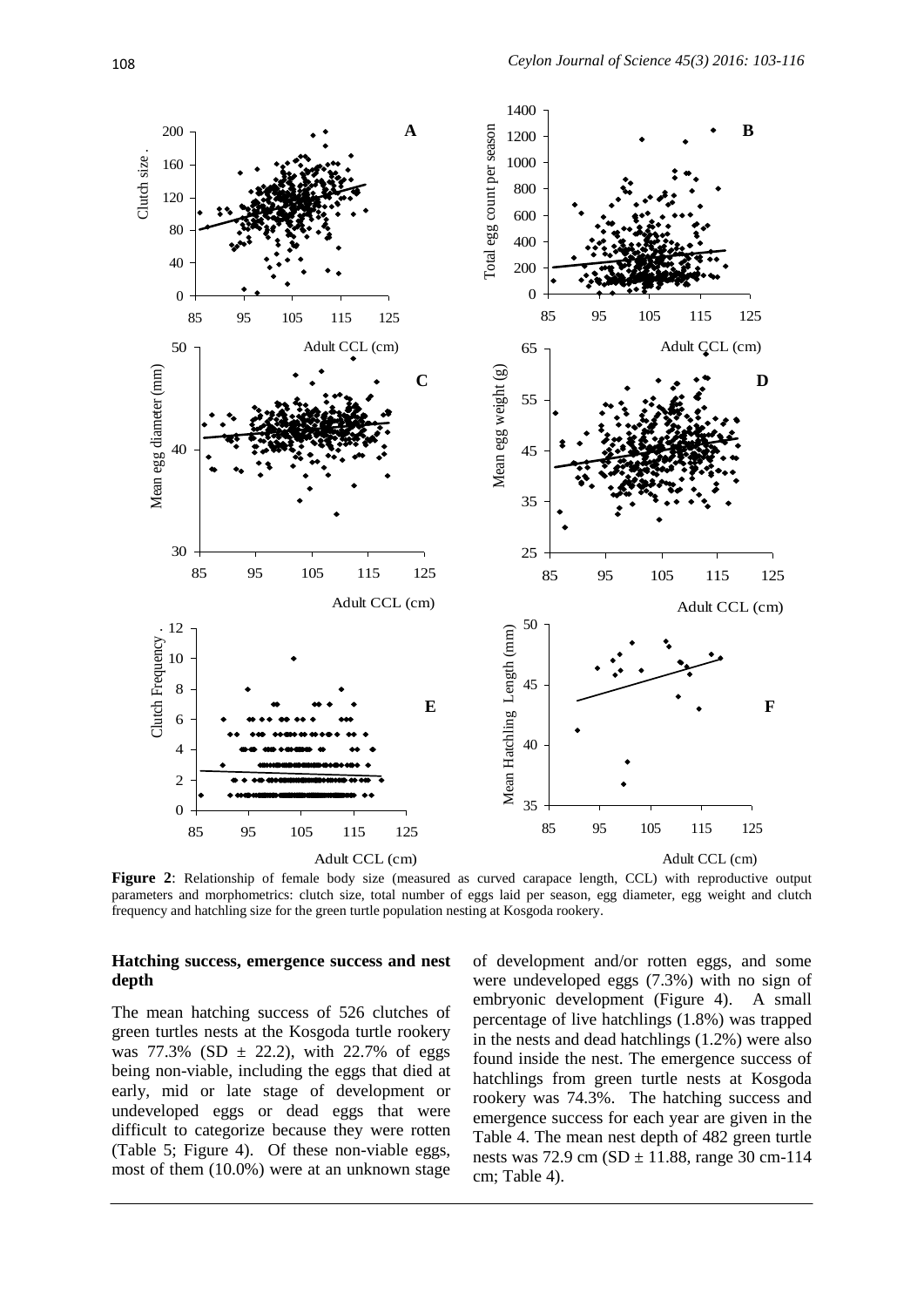

**Figure 3:** Relationship of clutch size with egg size and egg size with hatchling size for the green turtle population nesting at Kosgoda rookery.



**Figure 4:** Estimates of hatching success and un-hatched, non-viable eggs in green turtle nests at Kosgoda rookery.

**Table 4:** Hatchling size, hatching success, emergence success and nest depth for the green turtles nesting at Kosgoda rookery.

| Year         | Mean hatchling   | <b>Hatching</b>          | <b>Emergence</b> | Mean nest depth           |  |
|--------------|------------------|--------------------------|------------------|---------------------------|--|
|              | $size \pm SD/mm$ | <b>SUCCESS</b><br>$($ %) | success $(\% )$  | $\pm$ SD /cm              |  |
| 2003-2004    | $46.6 \pm 2.4$   | 66.4                     | 60.3             | $74.05 \pm 11.7$ (30-107) |  |
| 2004-2005    | Data NA          | 77.6                     | 74.9             | $70.09 \pm 10.3$ (39-95)  |  |
| 2005-2006    | $45.8 \pm 4.1$   | 80.5                     | 78.3             | $76.14 \pm 12.3$ (38-114) |  |
| 2006-2007    | Data NA          | 79.0                     | 77.8             | $68.56 \pm 7.9$ (42-82)   |  |
| <b>Total</b> | $46.5 \pm 2.8$   | 77.3                     | 74.3             | $72.9 \pm 11.88$ (30-114) |  |

\**Corresponding Author's Email*: rupikar@pdn.ac.lk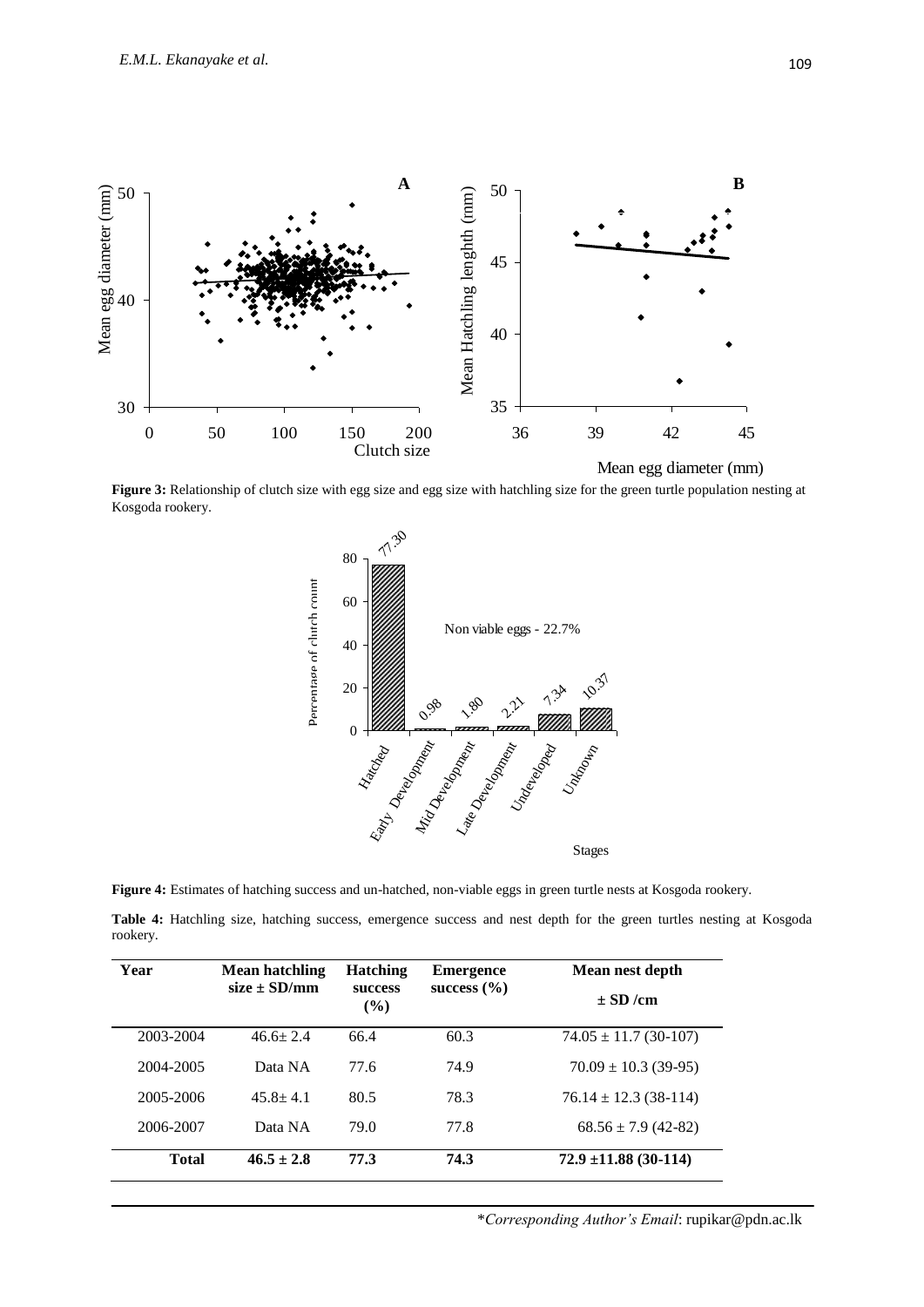

NA= Not available, SD = Standard Deviation

Figure 5: Relationship of hatching success with reproductive output parameters and morphometrics: egg size, clutch size, female size (measured as curved carapace length, CCL) and nest depth for the green turtle population nesting at Kosgoda rookery.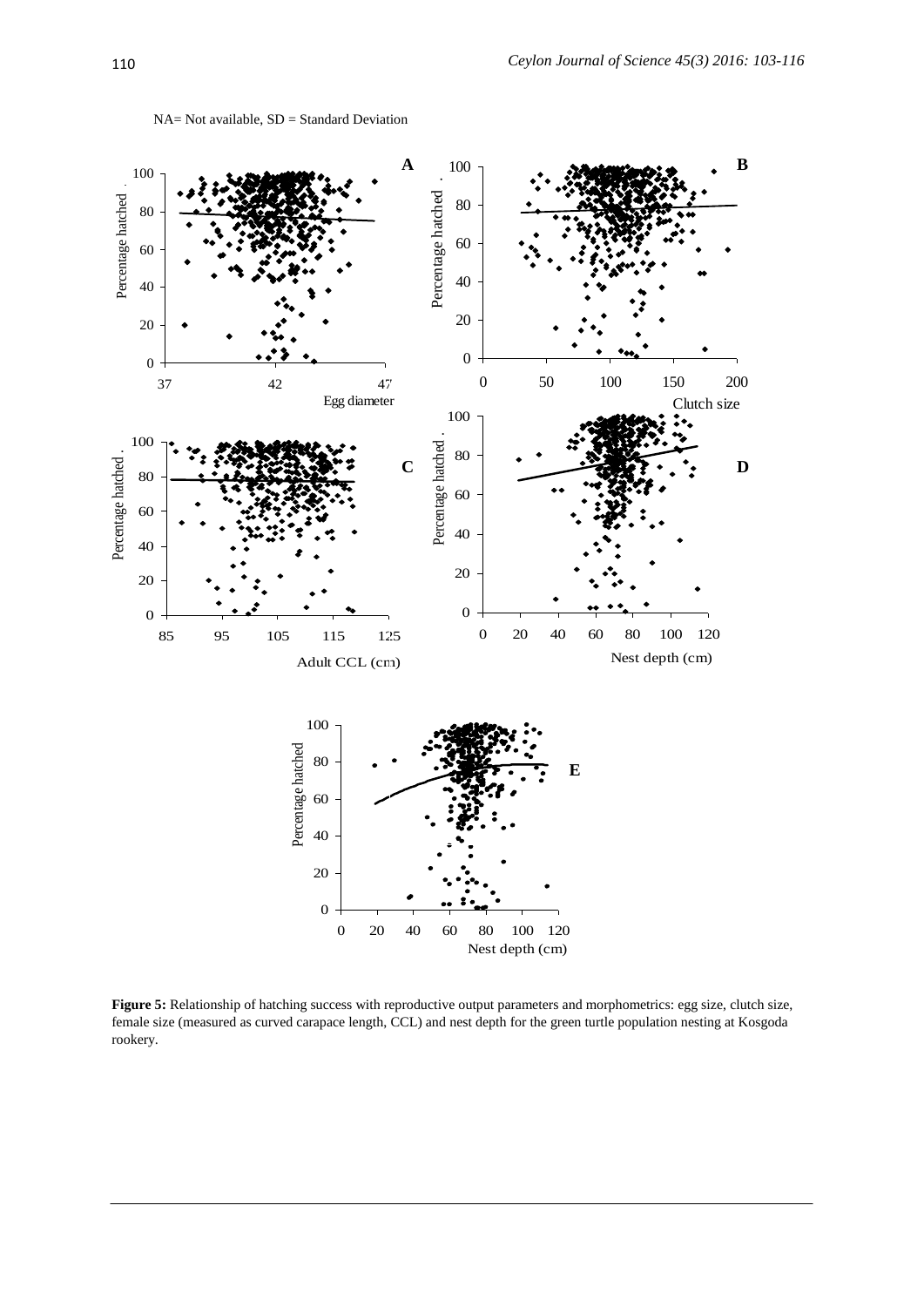

**Figure 6:** Relationship between female size and nest depth for the green turtle population nesting at Kosgoda rookery.

Egg size, clutch size, and female body size were not related to hatching success of green turtle nests at Kosgoda rookery (Linear regression; egg diameter  $R^2 = 0.003$ ,  $p = 0.185$ , clutch size  $R^2 = 0.028$ ,  $p = 0.115$ , adult CCL  $R^2$  $= 0.085$ ,  $p = 0.355$ ; Figure 5a, 5b and 5c). Moreover, the nest depth had no relationship with hatching success of eggs (Linear regression;  $R^2 = 0.008$ ,  $p = 0.055$  Figure 5d) however, polynomial regression predicted a negative relationship between nest depth over 100 cm and the hatching success (Figure 5e). Although larger females dug deeper nests, there was no statistically significant relationship found between size of the female and the depth of the nest (Linear regression;  $R^2 = 0.010$ ,  $p = 0.10$ ; Figure 6).

## **DISCUSSION**

The female green turtles nesting at the Kosgoda rookery produced an average of  $289.3 \pm 185.5$ eggs per nesting season, which is much lower than the reproductive output of the same species nesting at other locations. In Rekawa, the largest green turtle rookery in Sri Lanka, the females have a higher reproductive output of 480 eggs per season (as calculated from 752 females; Ekanayake, 2003). Bjorndal (1980) recorded in 14 cohorts of green turtles nesting at Tortuguero, Costa Rica, laying a mean of 397.2 eggs per season. Limpus *et al*. (1984) recorded 115.2 ± 27.88 eggs per clutch from 50 individuals who laid  $5.06 \pm 1.99$  clutches per season per female on Heron Island within the Great Barrier Reef in Australia. Ali *et al*. (2005) observed that 49 green turtles at Mak Kepit beach on Redang Island, Malaysia, laid a mean of 435 eggs during one nesting season. Broderick *et al*. (2003)

showed that the major factor contributing to the reproductive output is female body size whereby larger females lay a higher number of eggs. However, Iverson (1992) examined the correlates of reproductive output per season and presented data from 51 populations of turtles representing 35 species and eight families, reporting that annual reproductive output may be related to the rate at which a turtle acquires its resources, with slow rates resulting in slow growth, delayed maturity, and reduced energy available for annual reproductive output. Iverson (1992) analysed the factors that affect the reproductive output by removing the effect of body mass on reproductive output and reported that individual clutch mass was positively correlated strongly with latitude and somewhat with diet where it is higher in carnivores. Moreover, the total annual clutch mass was correlated most strongly with a decrease in average age at maturity. Species of turtles in high latitudes have shorter nesting seasons, and therefore lower clutch frequencies, and higher size-adjusted individual clutch mass (Iverson, 1992).

Female green turtles nesting at Kosgoda rookery had a mean clutch size of 111.5 eggs, which was similar to that of Rekawa turtle rookery (112.1; Ekanayake, 2003) and also many other green turtle populations around the world (112.2 at Tortuguero, Costa Rica- Bjorndal and Carr, 1989; 112.8 for 24 populations of green turtles worldwide, Miller, 1997). Although the mean clutch size of females nesting at Kosgoda is similar to that of the females at Rekawa, the clutch frequency is much lower at Kosgoda (2.17 clutches per season) than at Rekawa (4.0; Ekanayake, 2002) and this clearly accounts for the low reproductive output calculated in the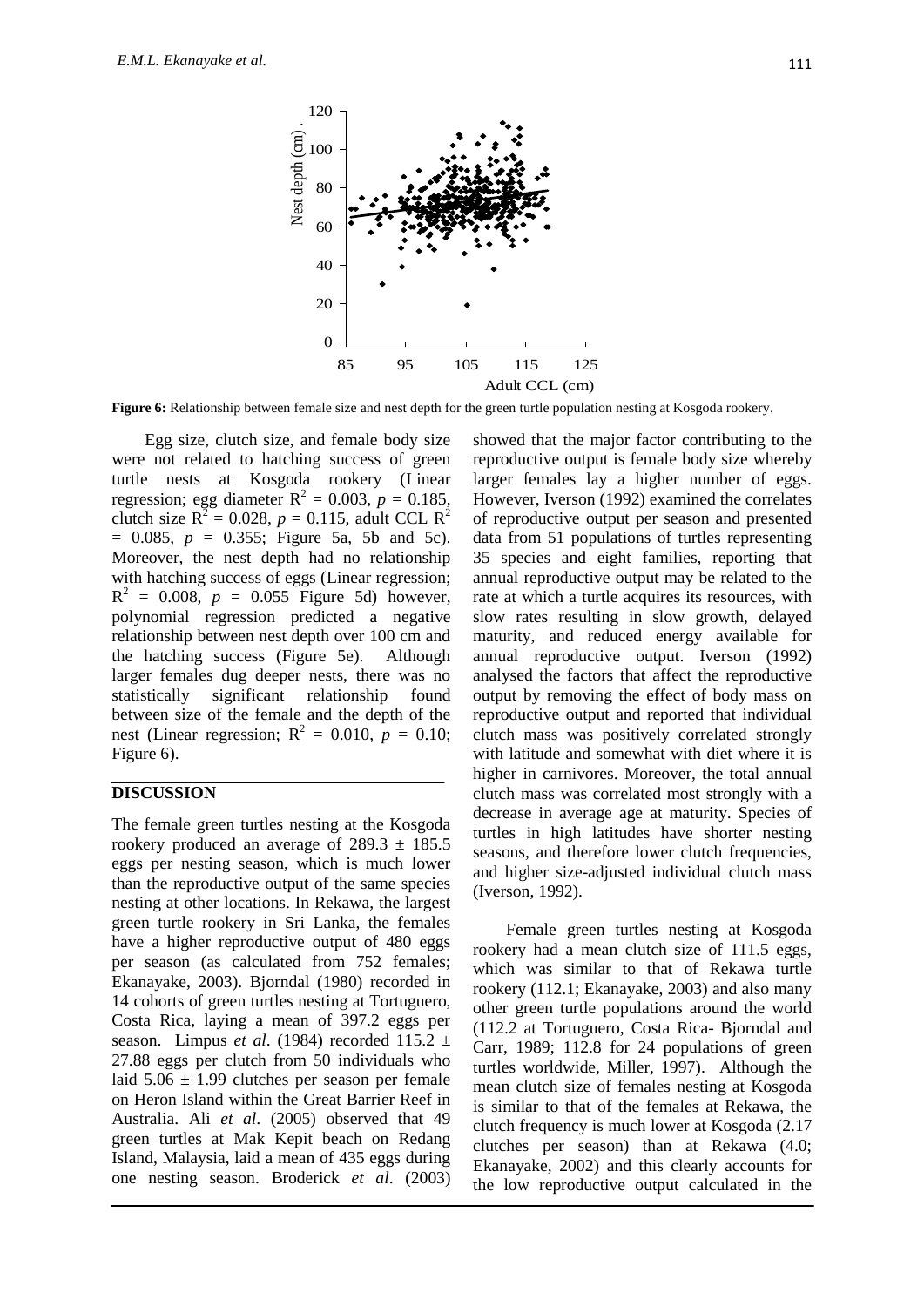current study for the Kosgoda population. Most re-nesting attempts occur within 200 m to 600 m from the previous attempt (Miller, 1997). Therefore, there is a strong possibility that nesting attempts during a single nesting season were missed on the 1 km study site at Kosgoda, and hence the observed clutch frequency could be lower than the actual. The length of the stretch of beach used to collect data has to be considered when determining the clutch frequency and the reproductive output of a female (SWOT, 2011). For example, the data for Rekawa was collected from a 2 km stretch of beach (Ekanayake, 2002) and in Tortuguero an 8 km stretch was used to collect data (Bjorndal, 1980) whereas in the present study only 1 km was surveyed. Therefore, differences in clutch frequency and reproductive output reported in the current study could be attributed to turtles at Kosgoda laying undetected nests outside of the study site and not being included in our calculations.

Larger females of the nesting population of green turtles at Kosgoda laid larger clutches. The available space of the coelomic cavity of females affects their carrying capacity of a female (Broderick *et al.*, 2003) and hence, larger females can carry more eggs to make up a clutch. The clutch size should also be an outcome of the interactions among the egg size (yolk energy required for embryonic development and post hatchling survival and dispersal), as well as the physical and ecological limitations of the female (Miller, 1997). While some studies have determined relationships between CCL or clutch size and egg size (e.g. Bjorndal and Carr, 1989; Hays *et al*., 1993) others have found no such relationship (e.g. Hays and Speakman, 1991; Broderick e*t al*., 2003). Thus, Broderick *et al.* (2003) argue that the egg size cannot be ruled out as an important variable in the reproductive output of our population.

The mean egg weight and diameter for the green turtles at Kosgoda was 46.4 g and 41.8 mm, respectively. The largest green turtle eggs of 53.2 g and 45.1 mm were reported from Peng-Hu Archipelago, Taiwan (Chen and Cheng, 1995); the smallest eggs of 36 g and 40 mm were recorded at Sarawak Island (Hirth, 1980). Hence, the eggs of the green turtle population nesting at Kosgoda were of moderate size for the species. This could be because the females nesting at Kosgoda rookery were of medium size

(mean CCL 105.0 cm) compared to other nesting turtles in the world (123.3 cm in Praia do Forte, Bahia, Brazil (Marcovaldi and Laurent, 1996); 118.6 cm in Fernando de Noronha Archipelago, Brazil (Bellini *et al.*, 1996); 91.5 cm in Alagadi Beach, Northern Cyprus (Broderick *et al.*, 2003); 82 cm in Mexico (Hirth, 1997)).A highly significant relationship was found between the female CCL and mean egg diameter and mean egg weight at Kosgoda. Bjorndal and Carr (1989) also determined egg size to be significantly correlated with carapace length and Congdon and Gibbons (1985) observed that egg size increased with the body size for the twelve species of freshwater and terrestrial turtles. However, Broderick *et al.* (2003) observed no relationship of the adult CCL with the egg size or weight, but used only 11 green turtle clutches for their analysis while the present study included 404 clutches. There was no relationship between clutch size and egg size of the Kosgoda green turtle population, which is consistent with previous studies of green turtles (Bjorndal and Carr, 1989; van Buskirk and Crowder, 1994).

The average number of clutches laid per female per season at Kodgoda rookery was 2.17 with a range of 1-7. Moll (1979) predicted that clutch frequency should increase with adult CCL in most species of turtles, suggesting that the clutch size, egg size, and number of clutches are adaptive compromises that facilitate the survival of the species. The number of clutches laid per season will be an evolutionary advantage for separating the total reproductive output per season into small groups in the context of risks such as predation, erosion, length of the nesting season, and the energy required for reproduction (Moll, 1979). However, there was no correlation between body size and clutches per season for females nesting at Kosgoda rookery. Other studies on green turtle populations that also observed that no significant relationship existed between body size and clutches per season include Florida, USA (Johnson and Ehrhart, 1996), Colola beach, Michoacán, México (Alvarado-Díaz *et al.,* 2003) and Cyprus (Broderick *et al*., 2003).

The mean incubation duration calculated at the Kosgoda site was 50.6 days  $(SD \pm 3.6, \text{ range})$ 43-68), similar to that of 52.8 days (SD  $\pm$  3.8, range 43-68) at the Rekawa turtle rookery (Ekanayake, 2002) and 49.3 days in Wan-an Island, Peng-Hu Archipelago, Taiwan (Chen and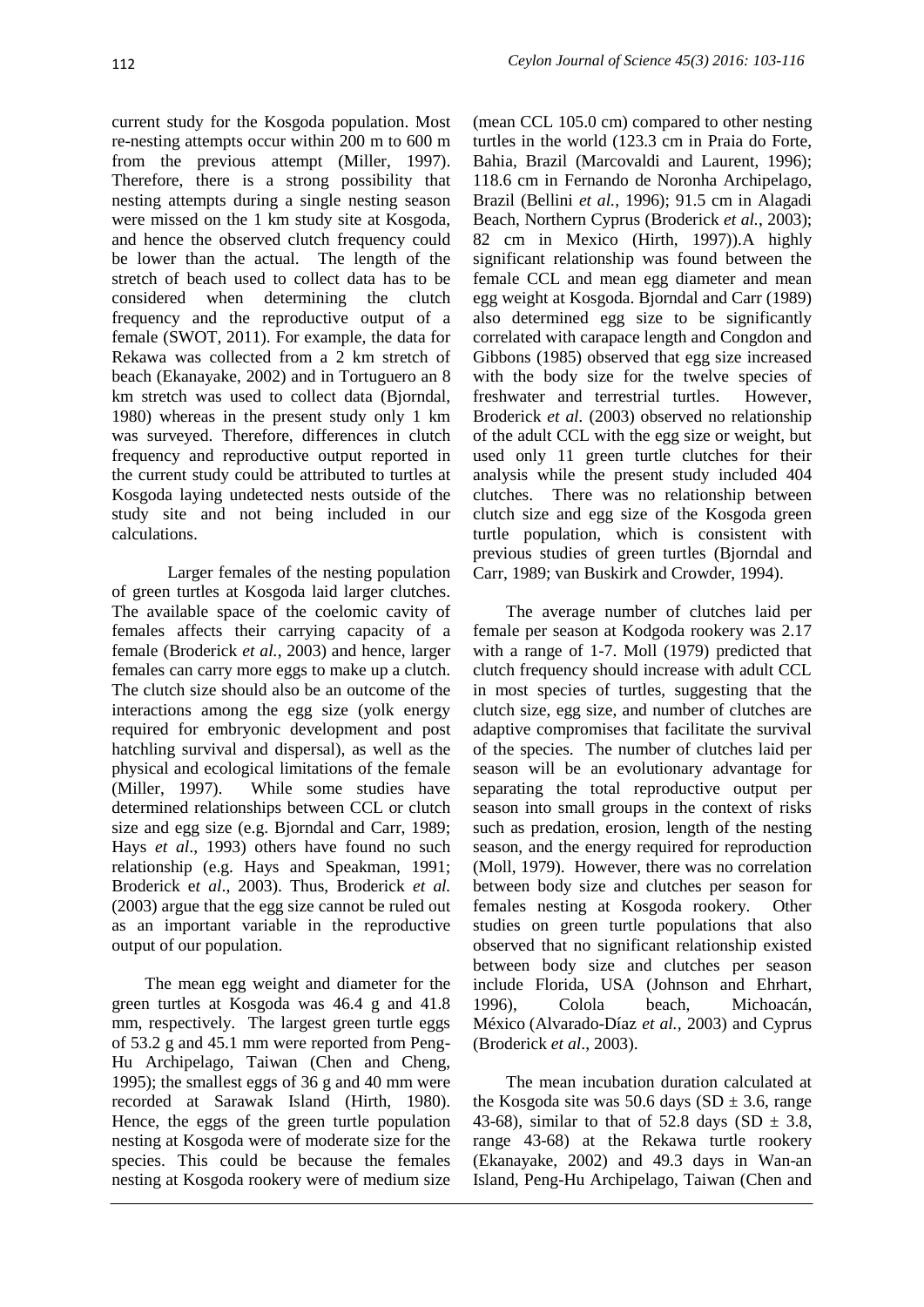Cheng, 1995). However, the Kosgoda population had a shorter incubation duration compared to 64.5 days in Honolulu Hawaii (Balazs, 1980) and 57 days in Caribbean region (Hirth, 1997). Incubation period is dependent on nest temperature (Mrosovsky, 1982: Marcovaldi *et al*., 1997).The sex of sea turtles depends on the temperature during the thermo sensitive period of incubation and, hence, incubation duration can be used as an index of sex (Marcovaldi *et al*., 1997; Mrosovsky *et al*., 1999**)**. The estimated sex ratio of males and females was 30:70 for Rekawa rookery (Ekanayake, 2002) and therefore, it can be predicted that the green turtles nesting at Kosgoda may also be producing female skewed hatchlings. Recently, Rajakaruna and Ekanayake (2014) and Hewapathiranage *et al.* (2015) showed that green turtle hatchlings emerging from eggs relocated and incubated in hatcheries along southwestern coast of Sri Lanka including Kosgoda were highly skewed towards females.

Hatchlings at Kosgoda have a mean SCL of 46.5 mm ( $SD \pm 2.8$ ) and mean body weight was 24.6 g (SD  $\pm$  3.5). This was within the range of many green turtle populations around the world: Honolulu, Hawaii (Balazs, 1980), 96 populations from worldwide (van Buskirk and Crowder, 1994) and Wan-an Island, Peng-Hu Archipelago, Taiwan (Chen and Cheng, 1995). Hirth (1980) stated that for all populations of sea turtles the mean carapace length of hatchlings is a few millimeters larger than the mean egg diameter. Hence, when the mean egg diameter increases, the hatchling size will increase.

The percentage hatching success of green turtles nesting at Kosgoda rookery was 77.3%, similar to that recorded by Chen and Cheng (1995; 70% in Peng-Hu Archipelago, Taiwan) and by Ozdemir and Turkozan (2006; 75.3% in northern Cyprus). The hatching success of the green turtles nesting at Rekawa turtle rookery (82%; Ekanayake, 2003) is slightly higher than that of Kosgoda. In general, hatching success varies from 2% to 88% among the green turtle populations in the world (Hirth, 1997). The hatching success of green turtle eggs did not depend on the clutch size, egg size or female body size at Kosgoda. However, Gutzke and Packard (1985) observed a significantly higher hatching success with increasing egg size for the painted turtles (*Chrysemys picta*). Many factors affect hatching success, substrate water content

and salinity (Mortimer, 1990; Foley *et al*., 2006), geographical location (Tiwari and Bjorndal, 2000), sand particle size (Mortimer, 1990), and nest site location (Foley *et al*., 2006). High embryo mortality of hatchery relocated green turtle eggs due to handling of eggs has been reported (Hewavisenthi and Kotagama, 1991). The Kosgoda beach is an open beach with clean sand and low water content due to the slope of the beach. A detailed study on the biotic and abiotic factors affecting the hatching success has not been carried out in Sri Lanka.

Clutches with a nest depth between 60 -100 cm had a higher hatching success than shallower or deeper nests at Kosgoda. The average nest depth for green turtles is 70 cm (IUCN, 2005). The mean nest depth of females nesting at Kosgoda rookery was 72.9 cm with a range of 30 -114 cm. Similar average nest depths of 69 cm and 67.6 cm have been reported by Chen and Cheng (1995) in Wan-An Island, Taiwan and Ozdemir and Turkozan (2006) in Northern Cyprus, respectively. The depth of green turtle nests at Kosgoda rookery was not related to the size of the individual digging it. Hays *et al.* (1993) also found that there was no relationship between adult size and nest depth in green turtle populations nesting in Ascension Island. Dryness of the sand is a factor which is related to the nest depth, and turtles tend to dig deeper body pits, leading to greater nest depths, in dryer sand. Moreover, the beach may accumulate or lose sand during the incubation period and, hence, the nest depth could change between the time of oviposition and excavation. Therefore, nest depth should be measured just after oviposition, but most of the time this is not possible due to the likelihood of disturbing the nesting turtle.

Nest depth is an important factor influencing hatching success. Mortimer (1990) found that hatching success was positively but weakly correlated with nests depth in the green turtles nesting in Ascension Island. Similarly, a positive weak correlation between the nest depth and hatching success of the green turtles nesting at Kosgoda rookery was observed in the current study. In the same population, hatching success showed a negative correlation with the nest depth when it exceeded 100 cm. Deeper nests prolong the hatchling emergence and have greater risk of higher number of dead hatchlings (Van De Merwe *et al*., 2005; Glen *et al*., 2005).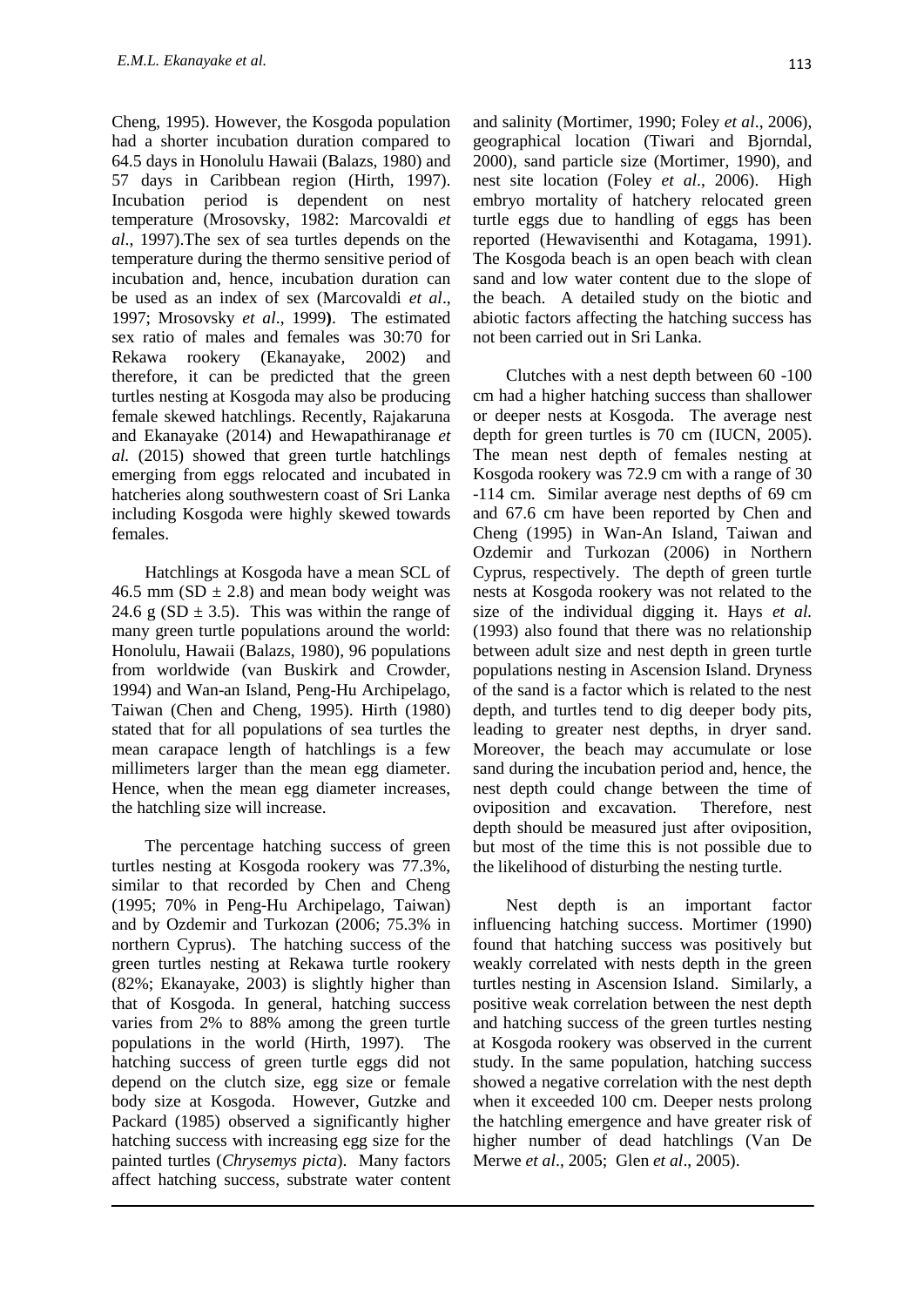### **CONCLUSION**

Reproductive output and clutch frequency of green turtle females nesting at the Kosgoda rookery were low compared with other populations of green turtles as some variables may be underestimated due to short study beach length. Larger females had a higher reproductive output as they laid a higher number of eggs as well as larger eggs. However, larger eggs did not produce larger hatchlings as various environmental factors and incubation duration can affect the hatchling size. A comparatively high hatching success of 77.3% was recorded from green turtle nests at the Kosgoda rookery, with a mean incubation duration of 50.6 days. The clutch size, egg size, female body size and the nest depth had no effect on hatching success. Estimating reproductive output is important for long-term monitoring of life history traits of the green turtle to provide a meaningful insight into their conservation.

## **ACKNOWLEDGEMENTS**

Authors thank the staff of the Turtle Conservation Project (TCP) for their technical support, Department of Wildlife Conservation for granting permission to carry out this study, National Science Foundation (NSF), Sri Lanka (SIDA/2005/BT/01), UNDP-GEF/SGP small grant programme, and International Foundation for Science (IFS), Sweden (A/3863-1) for financial support.

### **REFERENCES**

- Agastheesapillai, A. and Thiagarajan, R. (1979). Biology of the green turtle *Chelonia mydas* in the Gulf of Mannar and Palk Bay. *Journal of the Marine Biology, India.* **21**:45-60.
- Ali, A., Kassim, K., Yaacon, K., Razak, S.A. and Talib, Z. (2005). Individual nest site preference of green turtle, *Chelonia mydas*, on Mak Kepit beach and its relation with hatching emergence success. *Proceedings of the 2nd International symposium on SEASTAR 2000 and Asian Bio-logging Science (The 6th SEASTAR 2000 Workshop)* (2005). 45- 49.
- Alvarado-Díaz, J., Arias-Coyotl, E., and Delgado-Trejo, C. (2003). Clutch Frequency of the Michoacán Green Sea turtle. *Journal of Herpetology.* **37**:183-185.
- Avery, R.A. (1994). Growth in reptiles. *Gerontology.* **40**:193-199.
- Balazs, G.H. (1979). Investigations of the growth, food sources and migration of immature Hawaiian *Chelonia IUCN Marine Turtle Newsletter*. **10**:1-3.
- Balazs, G.H. (1982). Factors Affecting the Retention of Metal Tags on Sea Turtles *Marine Turtle Newsletter.* **20**:11-14.
- Balazs, G.H. (1980). Synopsis of biological data on the green turtle in the Hawaiian Islands. NOAA Technical Memorandum, NMFS, Honolulu, Hawaii, 141 pp.
- Balazsa, G.H. and Chaloupka, M. (2004). Thirty-year recovery trend in the once depleted Hawaiian green sea turtle stock. *Biological Conservation.* **117**:491-498.
- Bellini, C. (1996). Reproduction and Feeding of Marine Turtles in the Fernando de Noronha Archipelago, Brazil. *Marine Turtle Newsletter* **74**:12-13.
- Bjorndal, K.A. (1980). Nutrition and grazing behavior of the green turtle *Chelonia mydas. Marine Biology.* **56**:147-154.
- Bjorndal, K.A. (1985). Nutritional Ecology of Sea Turtles. *Copeia* **3**:736-751.
- Bjorndal, K. (1997). Feeding ecology and nutrition in sea turtles. In: Lutz, P., Musick, J. (Eds.), The Biology of Sea Turtles. CRC Marine Science Series. CRC Press Inc, Boca Raton, pp. 199–231.
- Bjorndal, K.A. and Carr, A. (1989). Variation in clutch size and egg size in the green turtle nesting population at Tortuguero, Costa Rica. *Herpetology.* **45**:181-189.
- Broderick, A.C., Godley, B.J., and Hays, G.C. (2001). Trophic status drives inter-annual variability in nesting numbers of marine turtles. *Proceedings of the Royal Society of London B.* **268**:1481-1487.
- Broderick, A.C., Glen, F., Godley, B.J. and Hays, G.C. (2003). Variation in reproductive output of marine turtles. *Journal of Experimental Marine Biology and Ecology.* **288**: 95-109.
- Carr, A. and Goodman, D. (1970). Ecologic implications of size and growth in *Chelonia. Copeia*.1970:783.
- Chaloupka, M. Y., Limpus, C. J., and Miller, J. D. (2004). Green turtle somatic growth dynamics in a spatially disjunct Great Barrier Reef metapopulation. *Coral Reefs.* **23**:325-335.
- Chen T.H, and Cheng I.J. (1995) Breeding biology of the green turtle, *Chelonia mydas* (Reptilia: Cheloniidae) at Wan-an Island, Peng Hu Archipelago, Taiwan. I. Nesting ecology. *Marine Biology.* **124**:9-15.
- Congdon, J.D. and Gibbons, J.W. (1985). Egg components and reproductive characteristics of turtles: relationships to body size. *Herpitologica.* **41:**194-205.
- Deraniyagala, P.E.P. (1953). *A coloured Atlas of some vertebrates from Ceylon*. Tetrapod Reptiles, Colombo Museum, Colombo, Sri Lanka. **2**:101.
- Ekanayake E.M.L. Rajakaruna, R.S., Kapurusinghe, T., Saman M.M., Samaraweera, P. and Ranawana, K.B. (2010a). Nesting behaviour of the green turtles at Kosgoda rookery, Sri Lanka. *Ceylon*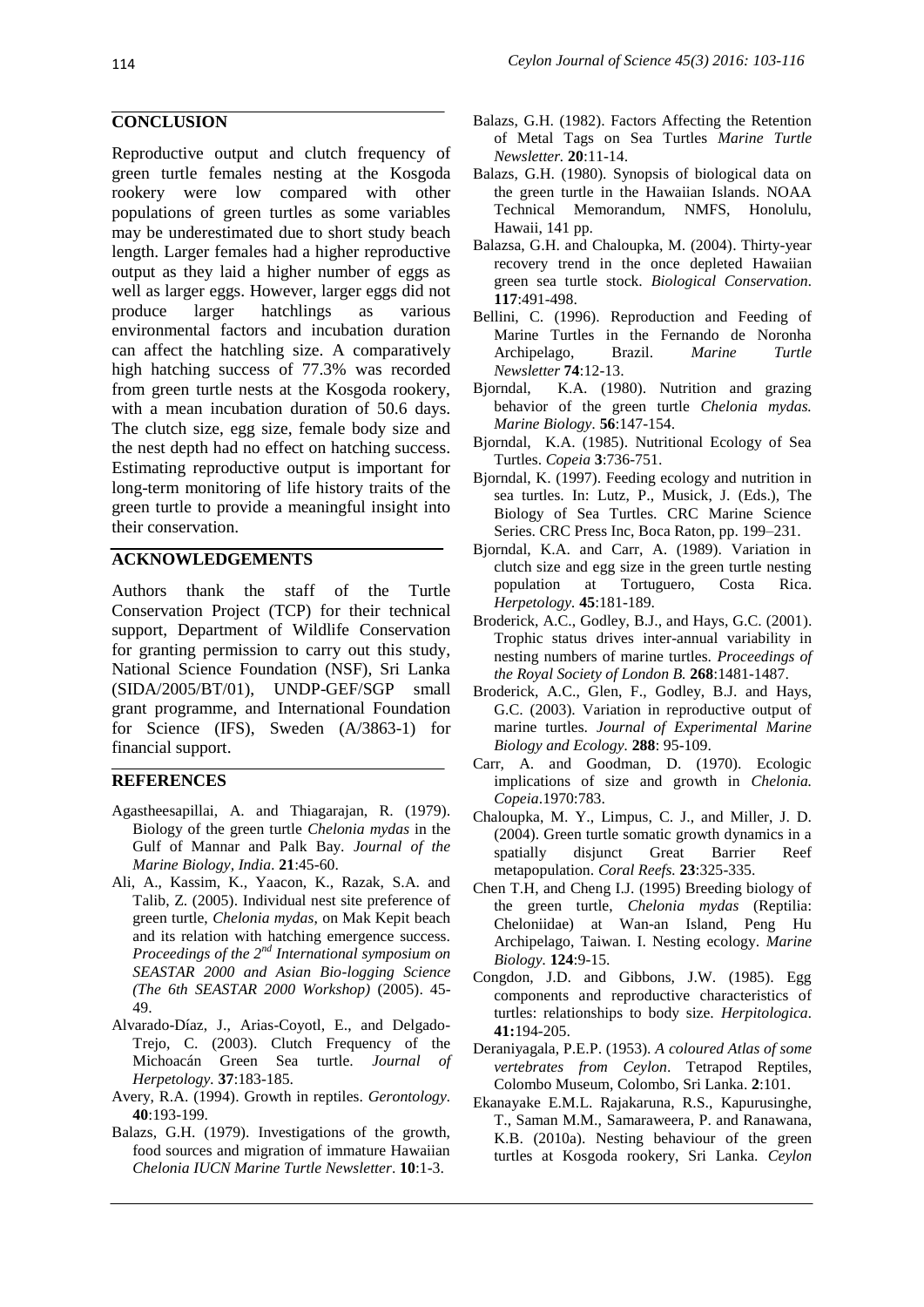*Journal of Science (Biological Science).* **39**:109- 120.

- Ekanayake, E.M.L. (2003). Nest site fidelity and nesting behaviour of marine turtles in Rekawa turtle Rookery. M.Phil. Thesis, Postgraduate Institute of Science (PGIS), University of Peradeniya, Sri Lanka.
- Ekanayake, E.M.L., Kapurusinghe, T., Saman, M.M., Rathnakumara, A.M.D.S., Rajakaruna, R.S., Samaraweera, P. and Ranawana, K.B. (2010b). Re-nesting movements and post-nesting migrations of green turtles tagged in two turtle rookeries in Sri Lanka. *Proceedings of the 30th Annual Symposium on Sea Turtle Biology and Conservation*, Goa, India.
- Foley, A.M., Peck, S.A. and Harman, G.R. (2006). Effects of Sand Characteristics and Inundation on the Hatching Success of Loggerhead Sea Turtle (*Caretta caretta*) Clutches on Low-Relief Mangrove Islands in Southwest Florida. *Chelonian Conservation and Biology* **5**:32-41.
- Frazer, N.B. and Ladner, R.C. (1986). A growth curve for green sea turtles, *Chelonia mydas*, in the U.S. Virgin Islands, 1913-14. *Copeia.* **1986**: 798-802.
- Glen, F., Broderick, A.C., Godley, B.J. and Hays, G.C. (2005). Pattern in emergence of Green (*Chelonia mydas*) and Loggerhead (*Caretta caretta*) turtle hatchlings from their nests. *Marine Biology*. **146**:1039-1049
- Goshem L.R., Avens, L., Scharf, F.S., Southwood, A.L. (2010). Estimation of age at maturation and growth of Atlantic green turtles (*Chelonia mydas*) using skeletochronology. *Marine Biology.* **157**:1725-1740.
- Hays, G.C. and Speakman, J.R. (1991). Reproductive Investment and Optimum Clutch Size of Loggerhead Sea Turtles (*Caretta caretta*) *Journal of Animal Ecology.* **60**:455-462.
- Hays, G.C., Adams, C.R. and Speakman, J.R., (1993). Reproductive investment by green turtles nesting on Ascension Island. *Canadian Journal of Zoology*. **7**:1098 - 1103.
- Hewapathiranage, S., Jayarathne, S. and Rajakaruna, R.S. (2015). Factors affecting the nest success and sex ratio of hatchery relocated green turtle eggs. *iPURSE Peradeniya, Sri Lanka.*
- Hewavisenthi, S. and S. W. Kotagama (1991). The embryo mortality of the green turtle (*Chelonia mydas*) in relation to handling of eggs. *Proceedings of the Sri Lanka Association for the Advancement of Science.* **47**:89.
- Hirth, H.F. (1980).Some aspects of the nesting behaviour and reproductive biology of marine turtles. *American Zoologist.* **20**:507-523.
- Hirth, H.F. (1997). Synopsis of biological data on the green turtle *Chelonia mydas* (Linnaeus 1758). U.S. Fish and Wildlife Service. *Biological Report.* **97**:1-120.
- Iverson, J.B. (1992). Correlates of reproductive output in turtles (Order Testudines). *Herpetology Monographs* **6**:25 -42.
- Johnson, S.A. and Ehrhart, L.M. (1996). Reproductive ecology of the Florida green turtle: clutch frequency. *Journal of Herpetology*. **30**:407-410.
- Limpus, C.J., Couper, P.J. and Read, M.A. (1994). The green turtle, *Chelonia mydas*, in Queensland: population structure in a warm temperate feeding area. *Memoirs of the Queensland Museum.* **35**:139-154.
- Limpus, C.J. and Chaloupka, M., (1997). Nonparametric regression modeling of green sea turtle growth rates (Southern Great Barrier Reef). *Marine Ecology Progress Series*. **149**:23-34.
- Limpus, C.J. and Nicholas, N. (1987). The southern oscillation regulates the annual numbers of green turtles (*Chelonia mydas*) breeding around northern Australia. *Australian Journal of Wildlife Research*. **15**:157 - 161.
- Marcovaldi, M.A., and Laurent, A. (1996). A six season study of marine turtle nesting at Praia do Forte, Bahia, Brazil, with implications for conservation and management. *Chelonian Conservation and Biology.* **2**:55-59.
- Marcovaldi, M.A., Godfrey, M.H. and Mrosovsky, N. (1997). Estimating sex ratios of loggerhead turtles in Brazil from pivotal incubation durations. *Canadian Journal of Zoology.* **75**: 755-770.
- Miller, J.D. (1997). Reproduction in Marine turtles. In: P.L. Lutz and J.A. Musick (Eds) *The Biology of Marine Turtles*. CRC Press, Washington DC, 51- 81.
- Miller, J.D. (1999). Determining clutch size and hatching success. In: Eckert, K.L., Bjorndal, K.A., Abreu-Grobois, F.A., Donnelly, M. (Eds.), Research and Management Techniques for the Conservation of Sea Turtles. IUCN/SSC Marine Turtle Specialist Group, Washington, DC, pp. 124- 129.
- Moll, E.O. (1979). Reproductive cycles and adaptations. Pp. 305-331. In M. Harless and H. Morlock (Eds.), Turtles: Perspectives and Research. Wiley and Sons, New York.
- Mortimer, J.A. (1990). The influence of beach sand characteristics on the nesting behaviour and clutch survival of green turtles (*Chelonia mydas*) *Copeia.*  **1990**:802-917.
- Mrosovsky, N. (1982). Sex ratio bias in hatchling sea turtles from artificially incubated eggs. *Biological Conservation.* **23**:309-314.
- Mrosovsky, **N.,** Baptistotte, **C,** and Godfrey, M.H. (1999). Validation of incubation duration as an index of the sex ratio of hatchling sea turtles *Canadian Journal of Zoology* **77**: 831-835.
- Olsson, M. and Shine, R. (1996). Does reproductive success increase with age or with size in species with indeterminate growth? *Oecologia.* **105**:175 - 178.